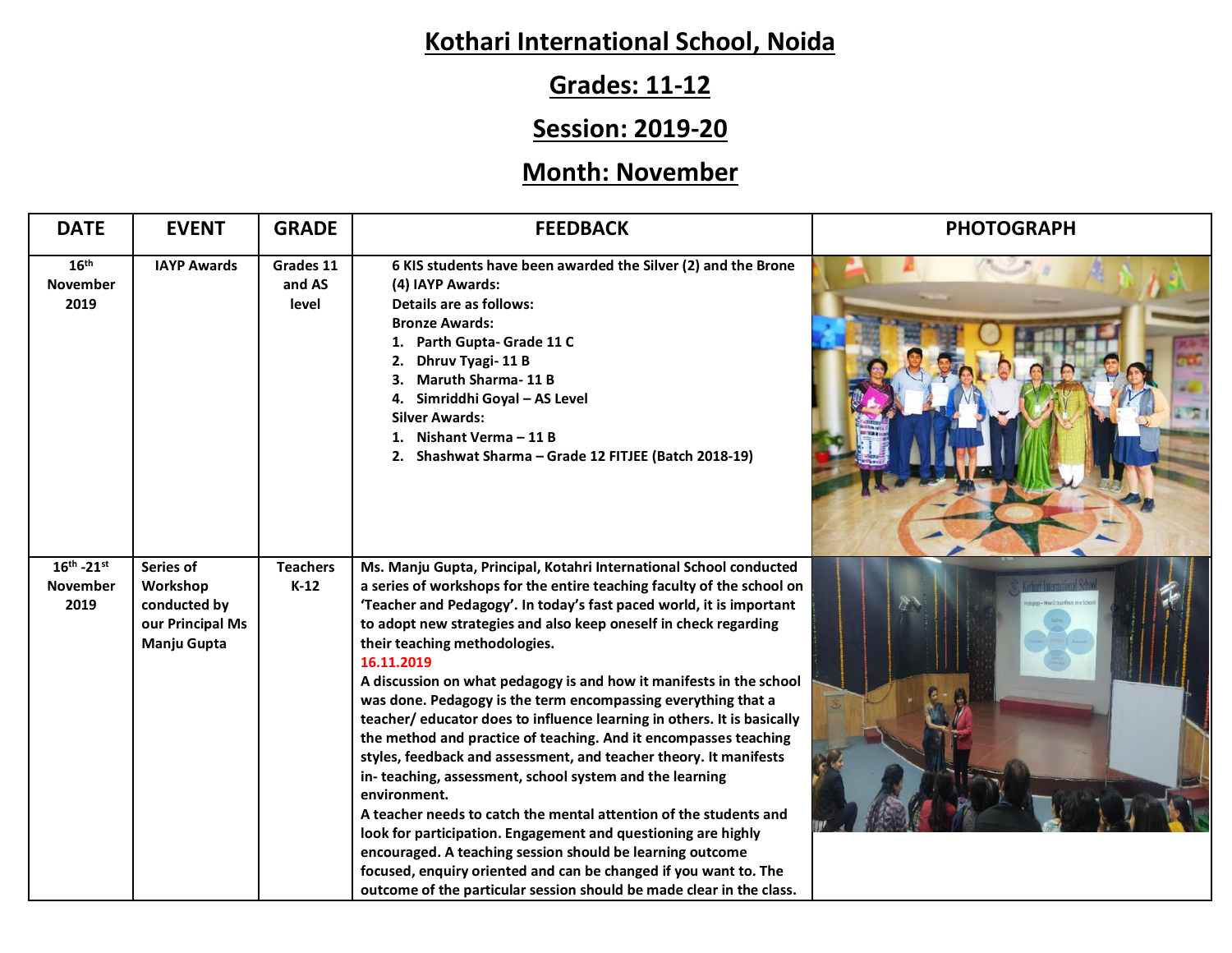**It is important to make a passive teaching space changed to emotionally safe teaching space. This makes the child feel more connected to the teacher. A gradual shift from compliance to commitment should be done.** 

**There is a difference between asking a question and being questioned. A student should not feel that he/she is being questioned all the time, and even teachers should feel that a question is being asked to them and are not being questioned. A discussion on the difference between a test taker and learner was done. A learner is curious, asks questions, divergent thinker, creative and self- motivated as well. On the other hand, a test taker is more focused on rote learning, recall knowledge, are score oriented, they are stressed and for them speed management is also very important.** 

**It was a very interactive session, wherein teachers shared their examples and stories as well.**

#### **18.11.2019**

**In today's technologically advanced world, so much can be learned and taught by making use of various techniques. Teachers should also keep themselves updated with the latest happenings on the technical side, which can be used to upgrade themselves and share it with the students too. 'Podcast' is one such medium where one can listen to the stories of others, which are not just academic but are motivating and give life lessons too. CBSE has a podcast portal called- Shiksha Vani. Many educators have been sharing their stories on this.** 

**An activity was done wherein the teachers had to discuss in groups their action plans for various pedagogies discussed. There are various pedagogical approaches, such as behaviourism and constructivism, and they can be adopted -as a part of teachinglearning cycle. A behaviourist approach advocates that learning is teacher centric and a constructivist pedagogy puts the child at the centre of the learning and is sometimes called the 'invisible pedagogy'. It incorporates project work and inquiry-based learning. The teachers were asked to discuss their pedagogies on all four domains and discuss them in the next session.** 

#### **21.11.2019**

**A discussion on BALA- Building as Learning Aid was done. BALA is about creating possibilities for learning in all existing as well as new school environments. It is about developing the school's entire physical environment as learning aid- the inside, the outside, the semi-open spaces- everywhere. At the core, it is about maximising the educational 'value' of a built space. It is based on 'how children learn'. Teachers can take initiatives and build learning corridors and classrooms.**

**The teachers then shared their action plan and strategies for the various pedagogies discussed.** 

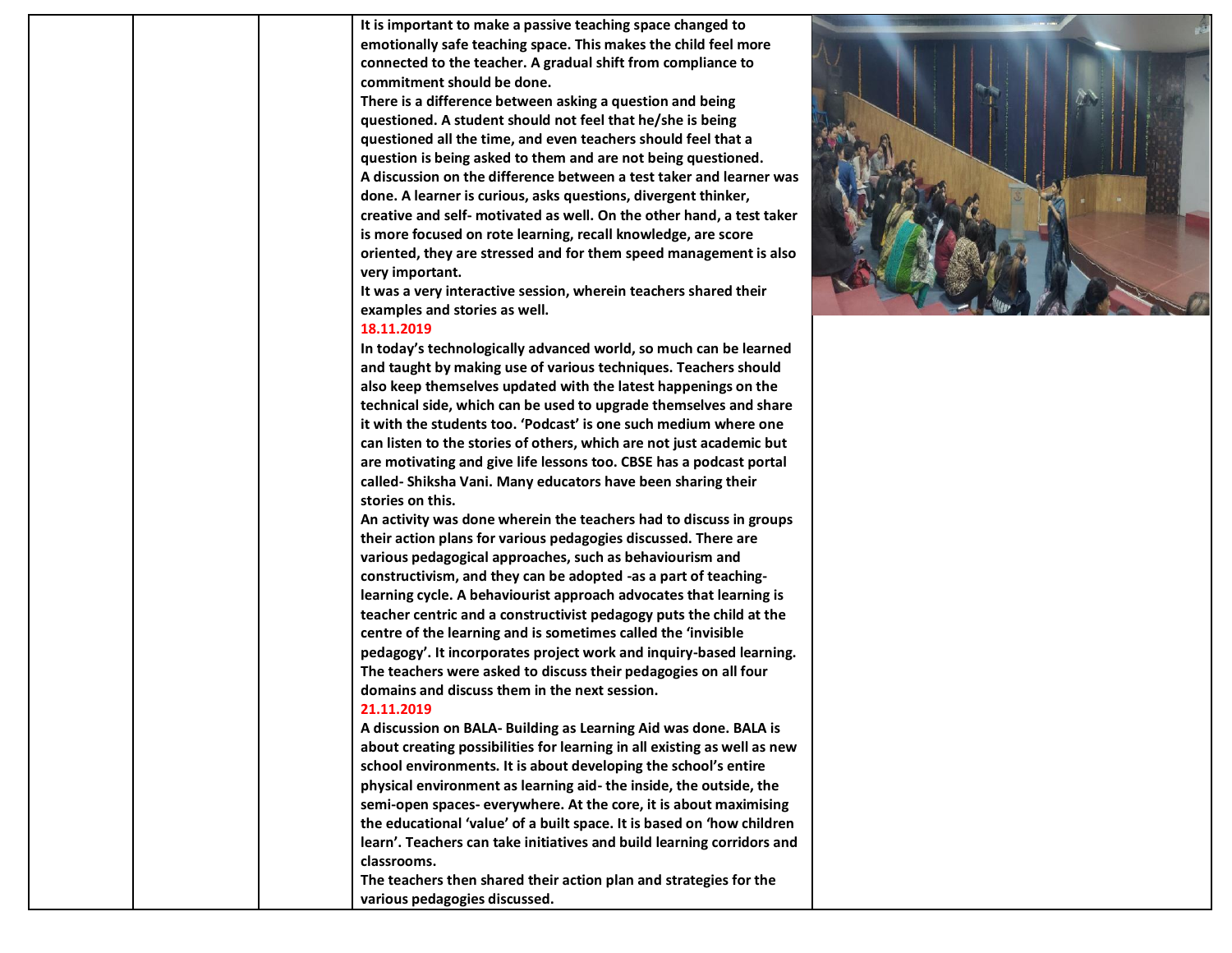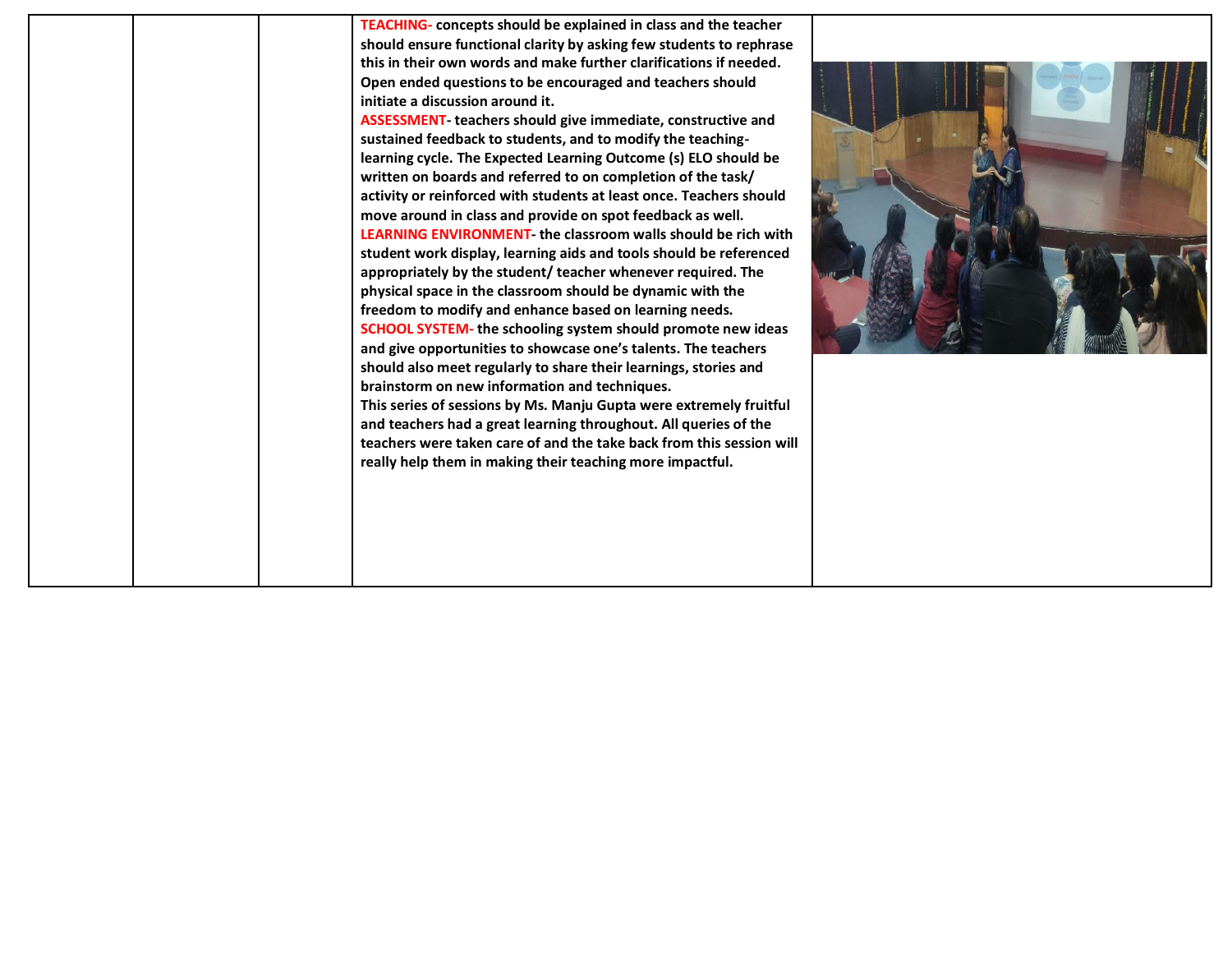| 21st<br>November<br>2019                    | A Workshop for<br>'The Larger<br>Interest of the<br><b>Teaching</b><br><b>Fraternity of</b><br>English'<br>conducted by<br>the learned and<br>renowned<br>Writer &<br>Author, Mr.<br><b>Barry O' Brien</b> | Ms Hema<br>Sharma         | Ms. Hema Sharma, PGT English, attended a Workshop for 'The Larger<br>Interest of the Teaching Fraternity of English' at Ch. Chhabil Das<br>Public School, Ghaziabad, on 21.11.19. The training programme was<br>conducted by the learned and renowned Writer & Author, Mr. Barry<br>O' Brien, in which Teachers of around 150 schools congregated for a<br>brushing up on the linguistic methods that needed to be adopted in<br>schools, besides being exposed to Mr. Barry's Reading, Speaking, and<br>Writing Mantras in the teaching of English. He also reinforced the<br>importance of making the students feel good and special about<br>themselves so as to facilitate self esteem, thereby boosting personal<br>growth. He then went on to convey a personal message to all the<br>teachers present from none other than the Union Finance Minister<br>herself, Ms. Nirmala Sitharaman, who said that she was sorry for the<br>high taxes but promised that making people feel good would never<br>be taxed. Mr. Barry O' Brien concluded the thought provoking session<br>on the note that one should always praise in public while reversing<br>the criticism for a private hearing. | Englishville<br>Mr. Barry O'Brier<br><b>HE GLAS CALCULTER AND GLASS CALCULE</b> |
|---------------------------------------------|------------------------------------------------------------------------------------------------------------------------------------------------------------------------------------------------------------|---------------------------|-------------------------------------------------------------------------------------------------------------------------------------------------------------------------------------------------------------------------------------------------------------------------------------------------------------------------------------------------------------------------------------------------------------------------------------------------------------------------------------------------------------------------------------------------------------------------------------------------------------------------------------------------------------------------------------------------------------------------------------------------------------------------------------------------------------------------------------------------------------------------------------------------------------------------------------------------------------------------------------------------------------------------------------------------------------------------------------------------------------------------------------------------------------------------------------------------|---------------------------------------------------------------------------------|
| 23 <sup>rd</sup><br><b>November</b><br>2019 | <b>National</b><br><b>Science</b><br>Examination<br>(NSE-2019)                                                                                                                                             | <b>Grades</b><br>10,11&12 | Kothari International School, Noida conducted National Science<br>Examination (NSE-2019) in Physics, Chemistry, Astronomy and<br>Biology on 24th November, 2019.<br>Students from 27 schools including the host school appeared in it.<br>Details of participants as follows:<br><b>NSEP-75</b><br><b>NSE -75</b><br>$NSEA - 40$<br>$NSEB - 12$<br>An external observer came to check the sealed question paper<br>packets and the conduct of examination as appointed by IAPT.<br>The exam was conducted smoothly at the KIS as the Examination<br>Centre.                                                                                                                                                                                                                                                                                                                                                                                                                                                                                                                                                                                                                                     |                                                                                 |